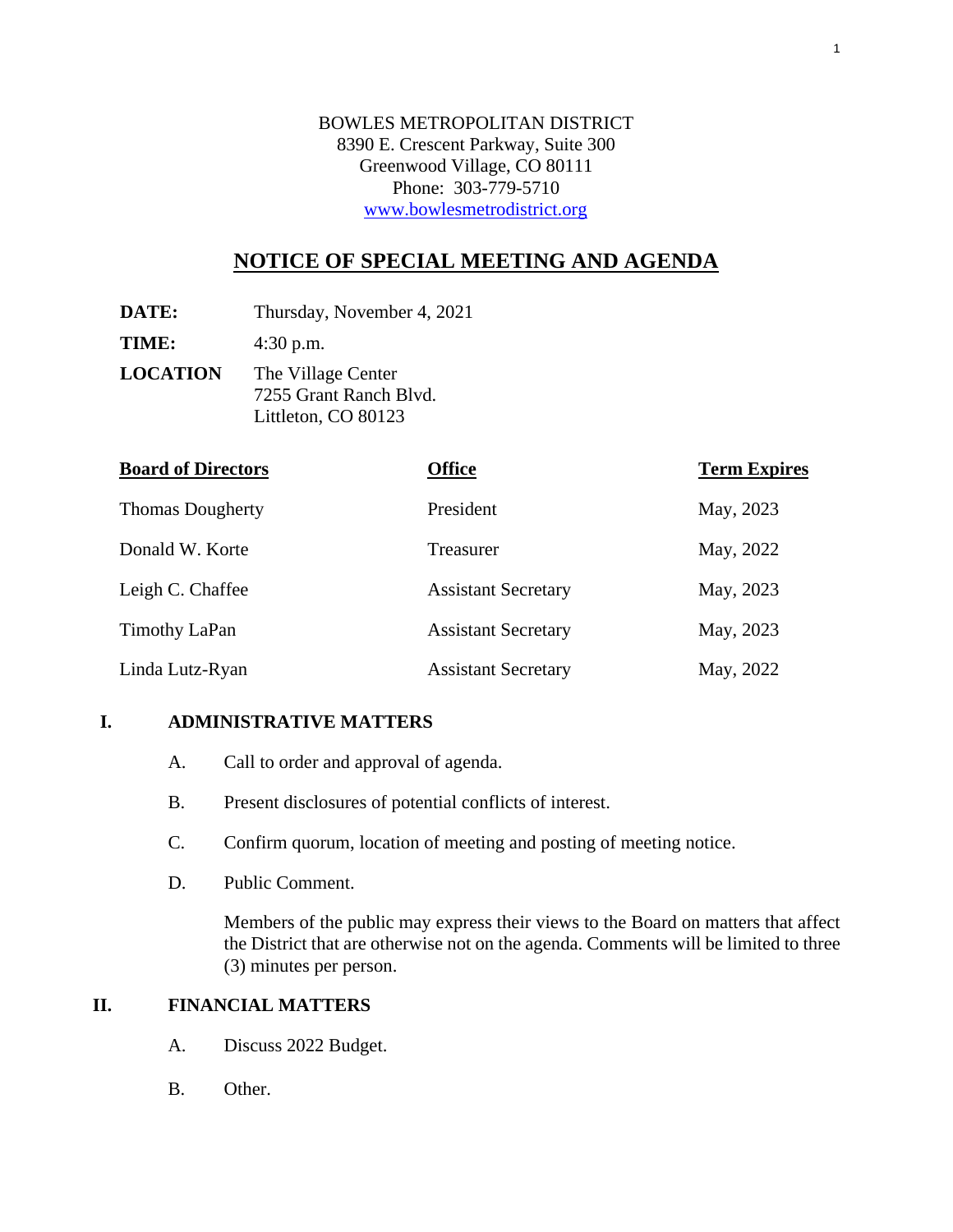## **III. OTHER BUSINESS**

A. Other.

# **IV. ADJOURNMENT**

**The next regular meeting is scheduled for November 9, 2021 at 4:30 p.m.**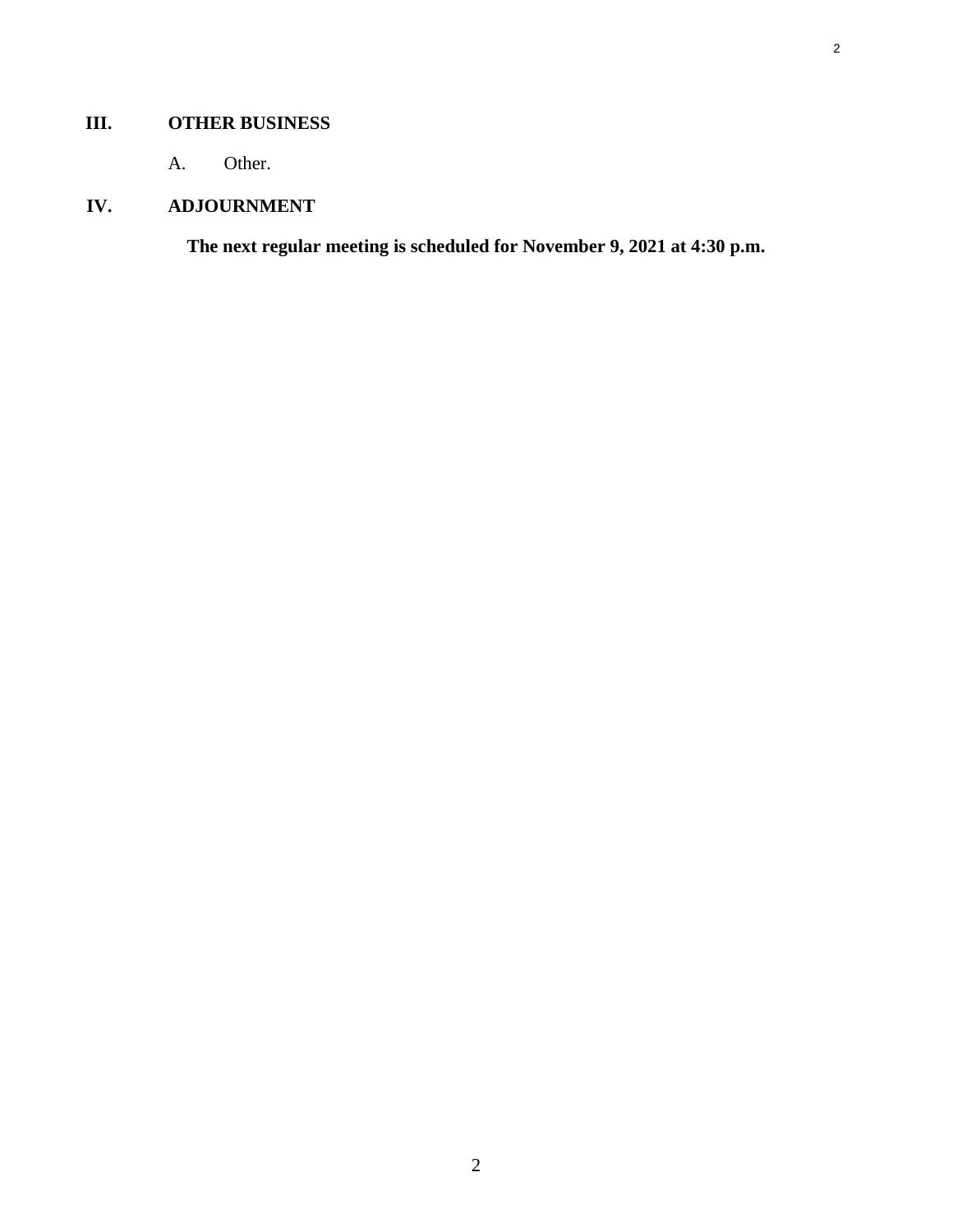#### Bowles Metropolitan District Proposed Budget General Fund For the Year ended December 31, 2022

|                                                                                  | Actual<br>2020 | Adopted<br><b>Budget</b><br>2021 | Actual<br>7/31/2021 | Estimate<br>2021 | Proposed<br><b>Budget</b><br>2022 |
|----------------------------------------------------------------------------------|----------------|----------------------------------|---------------------|------------------|-----------------------------------|
| <b>Beginning fund balance</b>                                                    | \$<br>897,821  | \$<br>1,149,786                  | \$<br>1,211,496     | \$<br>1,211,496  | \$<br>1,717,504                   |
| Revenues:                                                                        |                |                                  |                     |                  |                                   |
| Property taxes - Jeffco                                                          | 618,738        | 619,109                          | 615,254             | 619,109          | 678,344                           |
| Specific ownership taxes - Jeffco                                                | 107,038        | 94,074                           | 60,047              | 94,074           | 103,553                           |
| Property taxes - Denver                                                          | 630,989        | 632,067                          | 627,959             | 632,067          | 677,014                           |
| Specific ownership taxes - Denver                                                | 75,319         | 94,551                           | 42,617              | 94,551           | 101,744                           |
| <b>HOA Contribution/Water/Landscape</b>                                          | 30,000         | 30,000                           | 30,000              | 30,000           | 30,000                            |
| Sub-HOA Contribution/Irrigation                                                  | 12,880         | 4,000                            | 169                 | 1,000            | 4,000                             |
| Miscellaneous income                                                             | 3,229          | 2,000                            | 815                 | 2,000            | 2,000                             |
| <b>Conservation trust fund</b>                                                   | 25,998         | 20,000                           | 16,171              | 20,000           | 20,000                            |
| Interest income                                                                  | 21,289         | 45,000                           | 1,549               | 2,000            | 2,000                             |
| <b>Total revenues</b>                                                            | 1,525,480      | 1,540,801                        | 1,394,581           | 1,494,801        | 1,618,655                         |
| Total funds available                                                            | 2,423,301      | 2,690,587                        | 2,606,077           | 2,706,297        | 3,336,159                         |
|                                                                                  |                |                                  |                     |                  |                                   |
| Expenditures:                                                                    |                |                                  |                     |                  |                                   |
| Audit                                                                            | 6,758          | 7,000                            | 6,000               | 6,000            | 7,000                             |
| Accounting                                                                       | 15,037         | 11,500                           | 9,877               | 13,000           | 13,000                            |
| <b>Election Expenses</b>                                                         |                | ÷.                               |                     |                  | 50,000                            |
| Directors fees                                                                   | 6,300          | 6,000                            | 3,700               | 6,000            | 6,000                             |
| Insurance/SDA Dues                                                               | 8,580          | 9,500                            | 6,921               | 6,921            | 9,500                             |
| Legal                                                                            | 18,013         | 10,000                           | 9,065               | 15,000           | 12,000                            |
| Management                                                                       | 105,189        | 85,000                           | 74,570              | 100,000          | 105,000                           |
| Office Supplies/Misc expense                                                     | 8,660          | 7,000                            | 7,133               | 10,000           | 7,000                             |
| <b>SDA Dues/Conference</b>                                                       |                | 1,500                            | 933                 | 1,500            | 1,500                             |
| <b>Payroll Taxes</b>                                                             | 482            | 600                              | 283                 | 600              | 600                               |
| <b>Snow Removal</b>                                                              | 7,117          | 20,000                           | 7,285               | 7,000            | 20,000                            |
| General tree maint/replacement                                                   | 95,098         | 110,000                          | 30,445              | 100,000          | 110,000                           |
| General landscape maintenance                                                    | 256,660        | 435,000                          | 178,101             | 325,000          | 435,000                           |
| <b>Foothills Recreation IGA</b>                                                  | 4,449          | 10,000                           | 3,139               | 10,000           | 10,000                            |
| Repairs/maintenance/other                                                        | 122,257        | 60,000                           | 65,359              | 75,000           | 70,000                            |
| <b>Monument Signs</b>                                                            |                |                                  | 12,478              | 15,000           | 15,000                            |
|                                                                                  |                |                                  |                     |                  |                                   |
| Portable restrooms                                                               | 11,316         | 10,000                           | 4,724               | 10,000           | 10,000                            |
| Special events HOA                                                               |                | 13,000                           |                     | 13,000           | 13,000                            |
| <b>Treasurer fees</b>                                                            | 15,598         | 18,772                           | 15,513              | 18,772           | 20,334                            |
| Telephone                                                                        | 3,242          | 3,000                            | 1,225               | 3,000            | 3,000                             |
| <b>Utilities</b>                                                                 | 13,830         | 24,000                           | 10,474              | 18,000           | 24,000                            |
| <b>Storm Water Monitoring &amp; Operations</b><br><b>Storm Drainage Services</b> | 8,969          | 55,000<br>$\blacksquare$         | 461                 | 20,000           | 55,000                            |
| Water pump services                                                              |                | 10,000                           | 6,422               | 10,000           | 10,000                            |
| <b>Water operations</b>                                                          | 342            |                                  |                     |                  |                                   |
| Water annual assessment                                                          | 47,765         | 55,000                           | 36,284              | 50,000           | 55,000                            |
| Engineering - water                                                              | 6,143          | 12,000                           | 1,248               | 5,000            | 12,000                            |
| Contingency                                                                      |                | 1,537,499                        |                     |                  | 2,130,007                         |
| Operating transfers out                                                          | 450,000        | 150,000                          |                     | 150,000          | 100,000                           |
| Emergency reserve (3%)                                                           |                | 29,216                           |                     |                  | 32,218                            |
| <b>Total expenditures</b>                                                        | 1,211,805      | 2,690,587                        | 491,640             | 988,793          | 3,336,159                         |
| <b>Ending fund balance</b>                                                       | 1,211,496      |                                  | 2,114,437<br>\$     | 1,717,504<br>\$  | \$                                |
|                                                                                  |                |                                  |                     |                  |                                   |
| <u> Assessed valuation - Jeffco</u>                                              |                | \$<br>34,163,390                 |                     |                  | 37,432,089<br>\$                  |
| <b>Assessed valuation - Denver</b>                                               |                | \$<br>34,878,430                 |                     |                  | 37,358,690<br>\$                  |
| Mill Levy                                                                        |                | 18.122                           |                     |                  | 18.122                            |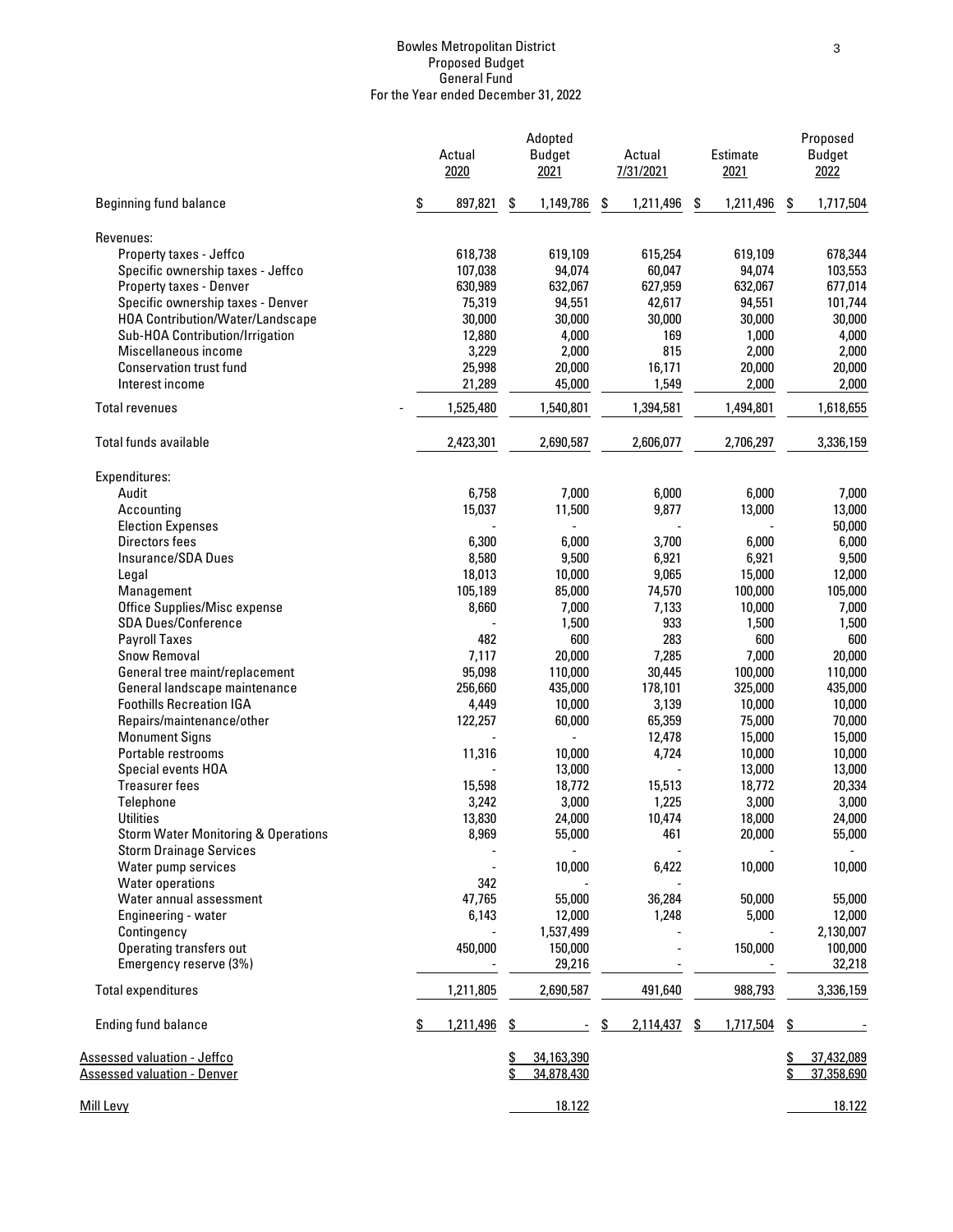### Bowles Metropolitan District Proposed Budget Capital Projects Fund For the Year ended December 31, 2022

|                                                |    | Actual<br>2020 |    | Adopted<br><b>Budget</b><br>2021 |    | Actual<br>7/31/2021 |    | Estimate<br>2021 |    | Proposed<br><b>Budget</b><br>2022 |  |
|------------------------------------------------|----|----------------|----|----------------------------------|----|---------------------|----|------------------|----|-----------------------------------|--|
| <b>Beginning fund balance</b>                  | \$ | 962,788        | \$ | 1,160,322                        | S. | 1,171,098           | S. | 1,171,098        | S. | 566,098                           |  |
| Revenues:<br><b>Transfer from General Fund</b> |    | 400,000        |    |                                  |    |                     |    |                  |    |                                   |  |
| <b>Total revenues</b>                          |    | 400,000        |    |                                  |    |                     |    |                  |    |                                   |  |
| Total funds available                          |    | 1,362,788      |    | 1,160,322                        |    | 1,171,098           |    | 1,171,098        |    | 566,098                           |  |
| Expenditures:                                  |    |                |    |                                  |    |                     |    |                  |    |                                   |  |
| Parks & trails - hardscape                     |    | 54,093         |    | 75,000                           |    | 49,178              |    | 75,000           |    |                                   |  |
| landscape improvements                         |    |                |    | 100,000                          |    | 70,436              |    | 100,000          |    |                                   |  |
| trees                                          |    |                |    | 75,000                           |    | 58,690              |    | 75,000           |    |                                   |  |
| fence                                          |    | 28,435         |    | 100.000                          |    | 57,920              |    | 100,000          |    |                                   |  |
| irrigation improvements                        |    | 63,414         |    | 100,000                          |    | 11,529              |    | 25,000           |    | 42,000                            |  |
| stormwater                                     |    | 11,414         |    | 200,000                          |    | 1,355               |    | 10,000           |    |                                   |  |
| park facilities                                |    |                |    | 220,000                          |    | 164,949             |    | 220,000          |    |                                   |  |
| Sunset park                                    |    | 2,926          |    |                                  |    |                     |    |                  |    | 54,000                            |  |
| <b>Blue Heron Park</b>                         |    |                |    |                                  |    |                     |    |                  |    | 27,000                            |  |
| Lolly park                                     |    | 31,408         |    |                                  |    |                     |    |                  |    |                                   |  |
| Contingency                                    |    |                |    | 290,322                          |    |                     |    |                  |    | 443,098                           |  |
| <b>Total expenditures</b>                      |    | 191,690        |    | 1,160,322                        |    | 414,057             |    | 605,000          |    | 566,098                           |  |
| <b>Ending fund balance</b>                     |    | 1,171,098      | S  |                                  |    | 757,041             | S  | 566,098          |    |                                   |  |